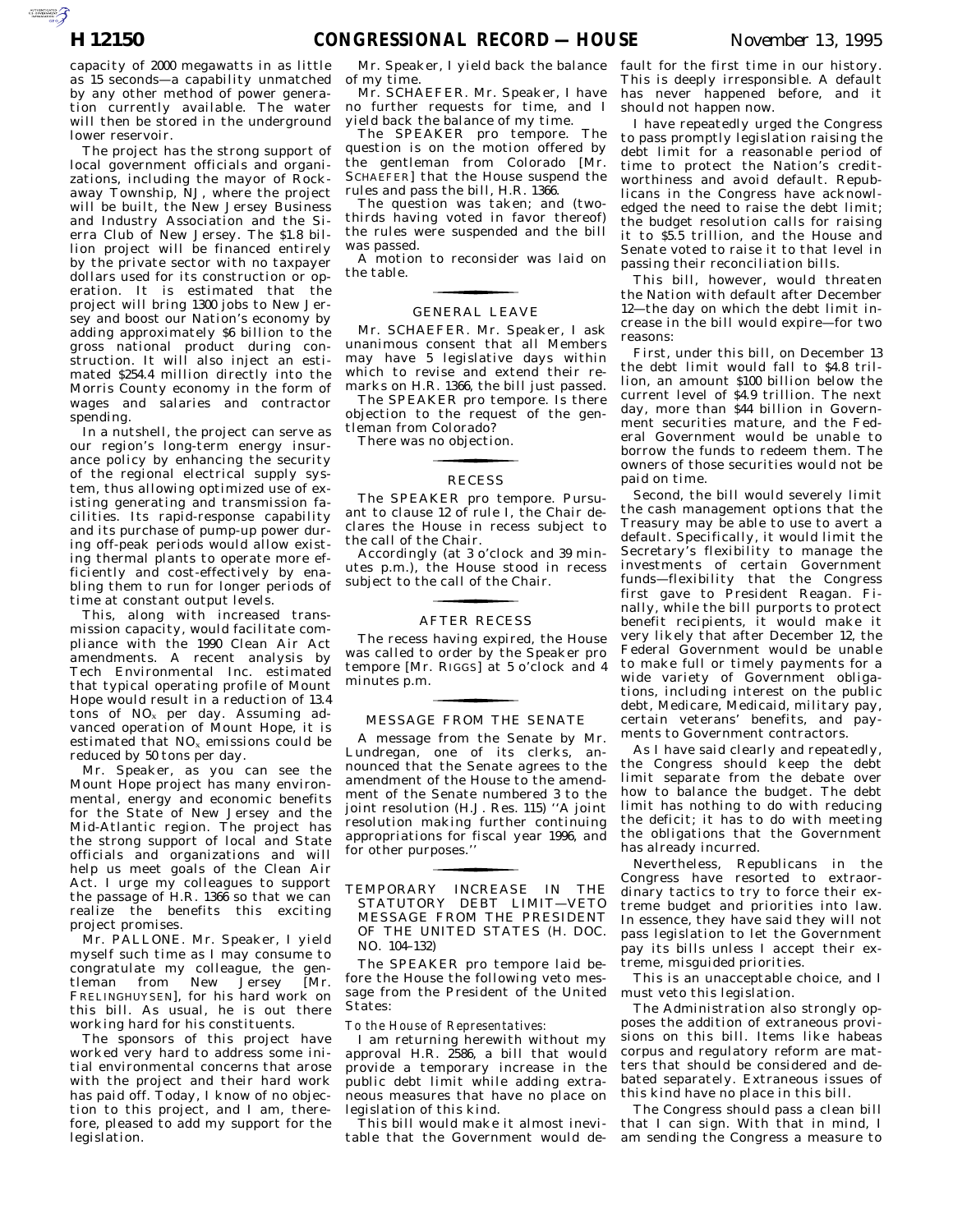raise the permanent debt limit to \$5.5 trillion as the Congress called for in the budget resolution, without any extraneous provisions.

WILLIAM J. CLINTON. THE WHITE HOUSE, *November 13, 1995.*

The SPEAKER pro tempore. The objections of the President will be spread at large upon the Journal, and the message and bill will be printed as a House document.

PRIVILEGED MOTION OFFERED BY MR. ARCHER Mr. ARCHER. Mr. Speaker, I offer a

privileged motion. The SPEAKER pro tempore (Mr. RIGGS). The Clerk will report the motion.

The Clerk read as follows:

Mr. ARCHER moves that further consideration of the message and the bill, H.R. 2586, be postponed until December 12, 1995.

The SPEAKER pro tempore. The gentleman from Texas [Mr. ARCHER] is recognized for 1 hour.

Mr. ARCHER. Mr. Speaker, for the purpose of debate only I yield 15 minutes to the gentleman from Florida [Mr. GIBBONS], and pending that, I yield myself such time as I may consume.

Mr. Speaker, this morning President Clinton vetoed the short-term debt limit extension sent to him by Congress. Had he signed our good faith effort at compromise, the confusion regarding the Government's ability to pay its bills would be at an end. By now, we are aware that the President's true reason for vetoing this bill is that he does not want to negotiate a balanced budget over 7 years as we do.

Mr. Speaker, he is taking any action he can to avoid negotiating with our leadership on a balanced budget. Let me outline what the President said no to when he refused to sign H.R. 2586 into law.

He said no to extending the debt limit date to December 12, at the level requested by his own Treasury Department. This would have allowed certainty in the financial markets and payments of bills and benefit checks on time without disruption.

The President also said no to the protections for Social Security and other Federal trust funds included in the temporary increase. Most Americans watching the debate must be wondering why a President would object to protecting their requirement investments. They paid into these funds for a specific purpose, to receive benefits when they become eligible, but President does not want to protect these trust funds because he now needs the investments in these accounts to get around the debt ceiling law and resist the call for budget negotiations.

Mr. Speaker, these trust fund protections are essential, because the Treasury Department announced today their intentions to raid the civil service trust fund and the G Fund and I must say, the G Fund is moneys that belong to Federal employees that have been invested for savings. He is to do this as a circuit breaker to avoid breaching the debt limit.

In fact, Treasury will have to auction enough securities to raise the \$102 billion needed later this week to pay off its obligations, and those moneys will come from disinvesting the two funds that I mentioned.

But this circuit breaker is really a high-voltage wire that directly taps into the retiree trust funds. There is nothing to prevent the administration from using these assets, and the assets of Social Security, to fund the Government during this debt limit interruption caused by the President's veto.

Current law does not protect the Social Security trust fund, and the provisions in our legislation that he vetoed do protect the Social Security trust fund. Mr. Speaker, the question is, what will Treasury do next week? Make no mistake, the President, by his veto, has put the Social Security trust fund at risk. If the President had done the responsible thing and signed this bill into law, there would be no financial disruptions, no beneficiary would be worried about a raid on their benefit trust fund.

Mr. Speaker, the administration may have vetoed this bill, but the steps it takes to get around the legal limits on borrowing will be closely watched, by us and by the people of this country. If assets are taken from the funds, we will know about it, and only we stand ready to protect retiree, and other benefits, unlike this administration.

Mr. Speaker, I say to the President and to everyone in this Chamber again, the time for delay has passed. No more excuses. We must stop passing our generation's debt on to our children and to our grandchildren. We must face the facts, do the responsible thing, even though it is tough, and bring our budget into balance.

The President must come to the table and negotiate in good faith on a plan to balance the budget in 7 years, based on real numbers, not his in-house manufactured numbers, without any tax increases.

Mr. Speaker, there are no preconditions, we say to the President. That is our goal and we will not be deterred.

Mr. Speaker, I reserve the balance of my time.

Mr. GIBBONS. Mr. Speaker, I yield myself such time as I may consume.

Mr. Speaker, I thank the gentleman from Texas [Mr. ARCHER], for yielding me time. I appreciate the time and I am sorry we are not taking the full hour on this, but I can understand the reason why the Republicans just do not want this debated very much.

Mr. Speaker, the gentleman from Texas [Mr. ARCHER] looks real nice today. I know the gentleman had to work all weekend and I am sorry about that, but all of us Democrats were excluded from those conferences. So, all of this delay really cannot be blamed on us, Mr. Speaker.

Mr. Speaker, the real reason we are here today, and under these unusual circumstances, is that the Speaker just

has not managed the Congress in the appropriate way. He has not even managed his Republican Party, which he is the leader of, in the appropriate way.

This debate should have been out of the way way back in July, July of this year, some 5 months ago. There is no reason for us taking it up today. It should have been done then, had we been functioning as we should have functioned.

But, Mr. Speaker, there was a different agenda and all kind of radical ideas had to be explored out there. We never got down to business and taking care of what the President has just vetoed.

Why did he veto it? He vetoed this because it was a blackmail attempt upon him to try to make him accept, on behalf of the American public, a 25 percent increase in Medicare premiums, which would cost every one of the 40 million American Medicare recipients \$151.20 a year, or about \$300 for the average Medicare couple. So that is why he did not do this.

Mr. Speaker, this bill had all kinds of other things added on in addition to just lifting the debt ceiling and increasing the Medicare payments.

#### $\square$  1715

It had all kind of bells and whistles. Every radical idea the Republicans could jam on it that they knew could not stand on their own, but they could kind of try to hijack it through the Congress and get the President to sign it, because he wanted to shut the Government down.

Now, the President has other constitutional powers. I am glad that the Secretary of the Treasury is going to take some of the money. I have put 8.5 percent of my pay into the Federal retirement program for 33 years. I am proud the President is going to use some of that to keep this Government going. The law requires us to put all the money back so the Federal retirees are not going to lose a penny.

I have got all my savings, practically, in the G fund bonds that are going to have to be used tomorrow. But the law requires that that money has to be paid back, and I am not going to lose anything because I am using my money and other retirees money to pay for the Government operations. The Republicans just simply refuse to pay. They have incurred the bills. They have written the checks. But they want the checks to bounce. That is not fair. That is not American. That is not sound business. Standard & Poor's is already warning us today, today our credit rating has suffered. The Europeans have warned us today that our credit rating has suffered. Why? Because the Republicans cavalierly, cavalierly try to blackmail the President into signing something that no decent President would sign. That is what this is about.

Now, tonight at 8 p.m. we are going to have the first meeting of the budget bill conferees. The budget bill should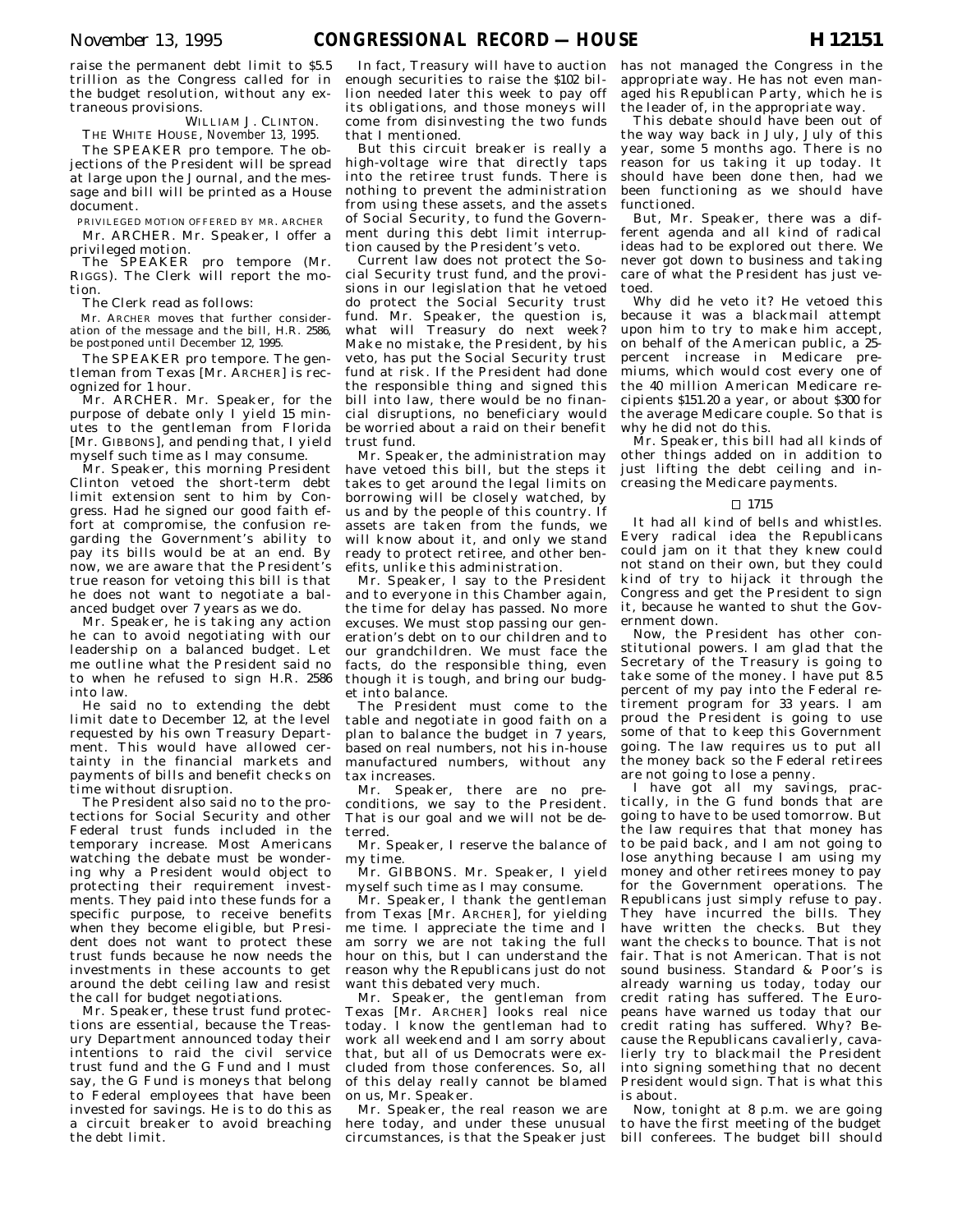have been adopted in July. Here it is November 13 and the budget bill conferees have not even met. But they got it all rigged up. The Republican leaders have decided we are going to meet in a pro forma session over in the Senate and they are going to jam it through. They have got the votes. They can do anything they want to around here. But they cannot even do that, they are fighting amongst themselves so much.

So we will send this ill-fated, ill-designed, radical budget conference down to the President, and he is going to veto that. And they will come back here whimpering and whining and complaining that he will not deal with us; he will not deal with us.

If they would get their work done and get their legislation down there for him to consider, then there is plenty of time for reasonable people to sit down and to try to work things out.

But we are running 6 months, 5 months behind time because of mismanagement, Mr. Speaker, on the House, on your part, Mr. Speaker. You are the manager of this House. You schedule the floor operations. You know when we are supposed to have things done, and you just have not done your job. The American people are not going to suffer for it because the President is going to save them from it by invading those trust funds. And all the money will be put back in the trust funds.

Thank goodness the President has that authority, but the Republicans, as you know, Mr. Speaker, tried to take that away from him, too, in the bill that they just vetoed.

Now, the motion here is to put off this veto until December 12. Why not vote on it right now? We are all in Washington. We are right here. We could vote on it tonight. We could vote on it in 5 minutes. But I do not have the authority to call it up. Only you, Mr. Speaker, have the authority to call it up and to schedule it and let it come to the floor.

Why are the American people faced with another delay, just another Washington delay? Republican politics. That is all it is, to cover the mismanagement that the Republicans have inflicted upon this Government and upon this Congress.

Mr. Speaker, how much time remains?

The SPEAKER pro tempore (Mr. RIGGS). The gentleman from Florida [Mr. GIBBONS] has consumed 6 minutes and has 9 minutes remaining.

Mr. GIBBONS. Mr. Speaker, I yield 3 minutes to the gentleman from Virginia [Mr. PAYNE].

Mr. PAYNE of Virginia. Mr. Speaker, I rise in strong opposition to this motion. Last week we offered this House an opportunity, not once but on two different occasions, to give Congress and the administration a 30-day breathing space to resolve our budget differences, without risking the credit record it has taken our country 200 years to build. Our motion would have

accomplished this goal in the same manner we have raised the debt limit in the past for both Democratic and Republican Presidents. That is, for short periods of time, without partisan riders and without putting this country in danger of default. A clear bill.

We have before us today an acknowledgement by the Republican leadership of this House that a 30-day period is exactly what this Congress needs, to give us time to work in a bipartisan way to develop a plan that will balance the Federal budget. However, rather than giving ourselves this breathing space in a responsible manner, by sending to the President a clean, temporary increase in the debt limit, the Republican leadership has decided to press political brinksmanship to its limit.

The pending motion would delay action on the President's veto for 30 days, but without increasing the debt limit in the meantime. What this means for the country is that it would force the Treasury Department to begin fiscally untried maneuvering in order to keep this country from defaulting on its debt. I simply believe forcing our Treasury Department to conduct the business of the Federal Government in this manner is irresponsible on the part of this Congress.

Although I know some believe there is no harm in setting up this showdown, we have already seen some of the potential fallout. Both Standard & Poor's and Moody's, two of the world's leading credit-rating agencies, have issued warnings that our Government's triple-A credit rating is at risk, and that the faith of investors has already been diminished by the threat of default. IBCA, the European credit rating agency, has placed the United States on rating watch for a possible downgrade of its triple-A foreign and local currency long-term credit ratings.

If these down-gradings were to go into effect, the impact would place a huge additional burden on our taxpayers, and would last well beyond the current controversy.

I urge my colleagues to set aside partisan differences and do the right thing for the American people. Let's defeat this motion and give ourselves the 30 day window the responsible way, by providing for a temporary increase in the debt limit that is free of partisan distractions and get to work on the balanced budget. A balanced budget without raising taxes is a goal that has bipartisan backing. Let us get on with the business of reaching that goal in a bipartisan manner, and put our fiscal house in order for ourselves and for future generations.

Mr. ARCHER. Mr. Speaker, I yield myself such time as I may consume, simply to respond to my friend from Virginia. He should know that defeating this motion does nothing to accomplish what he is talking about. This motion is strictly designed to determine what the House does with the veto and is not relative to any possible new plan. The President has already

shut the door on the plan that we believe is responsible.

Mr. Speaker, I yield 2 minutes to the gentleman from Pennsylvania [Mr. ENGLISH].

Mr. ENGLISH of Pennsylvania. Mr. Speaker, I rise with great regret. On Saturday Congress sent the President a bill that would have extended the statutory debt limit, while at the same time protecting the trust funds such as Social Security, Civil Service and Medicare, from being disinvested during a so-called debt limit crisis. Unfortunately, the President decided to veto the bill. Why? Because it would have prevented the Secretary of the Treasury from gaming the trust funds during a debt limit crisis, from raiding Social Security, from tapping the pension funds of Federal retirees.

Mr. Speaker, I am extremely disappointed in the President's decision to veto the debt limit extension bill. It sends a terrible message, the wrong message to all of those on Social Security.

The President's veto tells the 43 million Americans who get Social Security and the 140 million workers who pay into it that it is okay to use the \$483 billion in assets from that trust fund as a pawn on the President's political chessboard. It is okay to play games with the \$30 billion payroll taxes that workers pay in each month and that retirees rely on to finance their benefit checks.

The President's veto is an open declaration that he plans to have the Secretary of the Treasury tap trust fund assets to circumvent the debt limit. This assault on the public's confidence in these trust funds is fair game.

Mr. Speaker, as a result of what has happened in 1985, the Social Security trust funds lost \$382 million in interest, and long-term bonds were cashed in early. Congress later passed legislation to restore the lost interest and reconstruct the bond portfolio, but no legislation could ever restore the public confidence that was lost.

Mr. GIBBONS. Mr. Speaker, may I inquire about the time?

The SPEAKER pro tempore. The gentleman from Florida [Mr. GIBBONS] has 6 minutes remaining, and the gentleman from Texas [Mr. ARCHER] has 8 minutes remaining.

Let the Chair clarify that that is of the original, the original time yielded by the gentleman from Texas [Mr. AR-CHER].

Mr. ARCHER. Mr. Speaker, I yield 2 minutes and 30 seconds to the gentleman from Georgia [Mr. COLLINS].

Mr. COLLINS of Georgia. Mr. Speaker, I thank the gentleman for yielding time to me.

Mr. Speaker, I regret that the President has vetoed a measure that we felt like would extend the borrowing power of the Treasury for a short period of time in order for us to get through this budget reconciliation process. The reason I regret that he has vetoed it is because of the protection in the proposal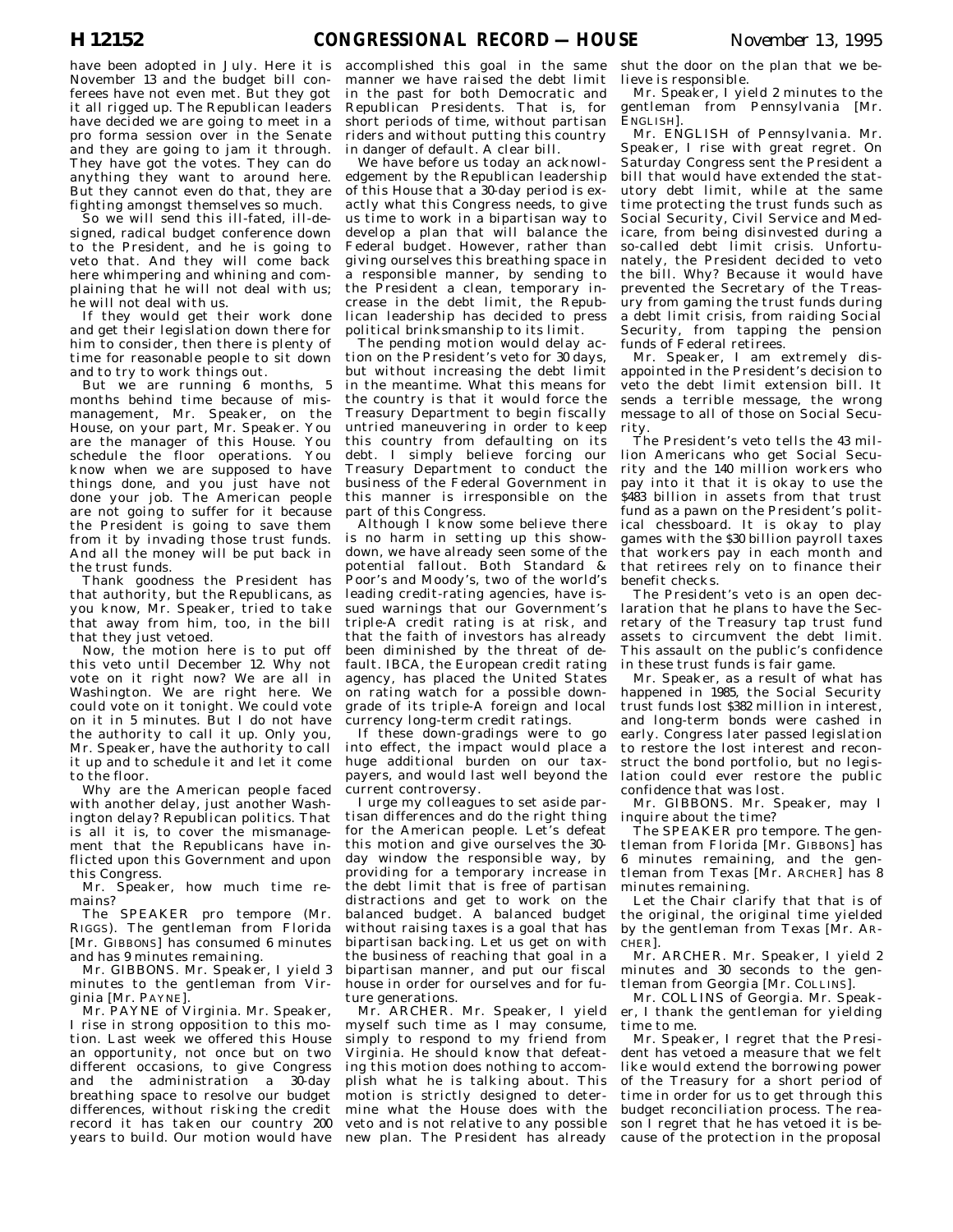that we sent to him pertaining to the trust funds.

I do not know how many hall meetings that I have held over the last 21⁄2 to 3 years in Georgia in the 3d District and how many people in groups that I have spoken to during that same period of time that when I open it up for questions I always have people say and ask me, MAC, is there really a Social Security trust fund or is it just a drawer filled with IOU's? I regret to tell them that really it is both.

There is a Social Security trust fund. It is kind of a bookkeeping procedure where we track the amount of money that comes in through the Treasury for Social Security. But the fact of the matter is that all of those funds have been loaned to the Treasury. In fact today it is close to 2,500 billion dollars' worth of moneys that is owed by the Treasury to that trust fund.

As I spoke just last week and did some research on the other funds, out of the \$4.9 trillion of debt that we have created for the taxpayers, \$1.250 trillion of it is actually owed to trust funds, almost \$500 billion to Social Security, over \$300 billion to the Civil Service, \$112 billion to VA, 129 billion to the Medicare part A. It just goes on and on.

It is time that we stopped that. It is time that we put those funds aside as we have told people we are going to do. They have invested into those trust funds. They are waiting to use them in the latter days of their lives, looking forward to retirement. It is just not right to continue borrowing against those funds as we are doing it.

I have no problem with the Treasury actually borrowing funds, but I want it to be arm's length as it would be any other investor who would take their funds and make an arm's length purchase of T bills. But to just say, we are going to ignore protection of those trust funds, we are just going to use them no matter what the Congress wants done, no matter what the people want done, we are just going to use them at our will. I think that is absolutely wrong. I regret that the President has chosen this route and hopefully that we will be able to come to some consideration and agreement on the reconciliation bill soon.

Mr. GIBBONS. Mr. Speaker, I yield 2 minutes to the gentleman from Texas [Mr. STENHOLM].

(Mr. STENHOLM asked and was given permission to revise and extend his remarks.)

Mr. STENHOLM. Mr. Speaker, again, I have to come and say  $I$  do not understand why we are here. The people are very confused as evidenced by the telephone calls coming to my district.

I hear very rational speeches as my good friend from Georgia just made and which I sit and say,  $\overrightarrow{I}$  agree with him. That is part of the problem. One of the things the people are saying to us today is no more business as usual. This amendment, this vote today is the best example of business as usual as I have seen in a long time. It does the very things we all decry, at least what I am hearing today.

If I could just in 1 minute try to make it clear to everyone who is wondering what are we doing.

#### $\Box$  1730

No. 1, we should not be putting the good faith and credit of the United States at risk, playing political games, no matter what our end goals are.

No. 2, we keep hearing, ''Balanced budget, balanced budget. That's why we're doing it.'' There are over 300 Members of this body from both sides of the aisle that have already agreed with our vote and intend to, with our actions, show that that will be done in a time certain. Is it too much to ask of the majority to let that work, to send a clean debt ceiling to the President and then send the budget that we are talking about that has not even been completed, that is going to be conferenced for the first time tonight? Is it too much to ask of the majority, and all of us, in a bipartisan way to send a clean debt ceiling, to not muck around with the debt, the good faith and credit of the United States? Send him a clean one? Get on with doing the people's business? Have the House and Senate act, have the President veto, and then let us get on with the necessary compromising that is going to be necessary in order for us to accomplish what I believe an overwhelming majority of the House wants us to do?

No more business as usual. Let us defeat this resolution, and let us get on with doing the House's work as we were elected to do.

Mr. ARCHER. Mr. Speaker, I yield myself such time as I may consume to engage the gentleman from Texas in a colloquy, if he would return to the microphone.

The gentleman has said this motion is business as usual. Could the gentleman tell me what this motion is?

Mr. STENHOLM. Mr. Speaker, will the gentleman yield?

Mr. ARCHER. I yield to the gentleman from Texas.

Mr. STENHOLM. As I understand the motion before us, it is that we do nothing until December 12. In the meantime the gentleman and, I believe-

Mr. ARCHER. Do nothing on what?

Mr. STENHOLM. On the debt ceiling. Mr. ARCHER. No, that is not the motion. That is not the motion. The gentleman obviously does not understand what he spoke to. This motion simply postpones the vote on an override of the debt ceiling. It should be clear to the gentleman that this will not be overridden, and so this motion is not business as usual. It is a simple procedural motion to postpone this vote until December 12.

Mr. STENHOLM. Would the gentleman allow me to respond?

Mr. ARCHER. Mr. Speaker, I yield 30 seconds to the gentleman from Louisiana [Mr. MCCRERY].

Mr. MCCRERY. Mr. Speaker, I say to the gentleman from Texas that what

we are seeing with the administration is exactly business as usual, and I know that the gentleman is very concerned about balancing budget of this country. He has been a leader in that effort, and he should be concerned that the administration will use tricks, just as the ones that have stated in their veto message, to postpone for yet another year many budget reforms that we need to put in place now, not after the next Presidential election, now.

So that, sir, is why we insist on these measures.

Mr. GIBBONS. Mr. Speaker, if it is now, why do we not vote now on the veto? Why delay?

Mr. Speaker, I yield  $1\frac{1}{2}$  minutes to the gentlewoman from Connecticut [Mrs. KENNELLY].

Mrs. KENNELLY. Mr. Speaker, the gentleman from Texas [Mr. ARCHER] is absolutely right. This is an effort to postpone the voted to override the veto until the 12th of the month, and it is obvious why that is, because neither body has the votes to override a veto at this time. So it seems to me very clear that we should be spending our time now making an effort to pass a clean, short-term debt ceiling and spend the time looking for the 218 votes to do just that.

Mr. Speaker, I say to you that while you might not be able to pass a debt ceiling on your side because there are those Members that want to have riders and want to have congressional conditions, then there also might be people on our side of the aisle that just are not ready to vote for the debt ceiling. However, I am convinced there are 218 Members ready to vote for a clean debt ceiling, and the President has said he would sign one so when it is all said and done the debt ceiling will be increased. I think it could be increased tomorrow and we should not force the economy or the average American to watch this that is going on now which they all say it is all their fault and they do not understand what is going on.

Let us be clear. Raising the debt ceiling has nothing to do with the current level of spending or the reason why the Government would close down tomorrow. It has to do with financing prior obligations, debts owed, debts that should be paid. There is no doubt that the debt ceiling will be raised in the long run. We could do it in the short run.

So, that is exactly what we should be doing, looking for the votes to pass a clean debt ceiling that the President will sign.

Mr. ARCHER. Mr. Speaker, I yield 2 minutes to the gentleman from California [Mr. CUNNINGHAM].

Mr. CUNNINGHAM. Mr. Speaker, I have the utmost respect for the gentleman from Texas [Mr. STENHOLM], and I know he has worked with the gentleman from Ohio [Mr. KASICH] and worked hard for balanced budget amendments, and he asked what is the problem, and he said that there is a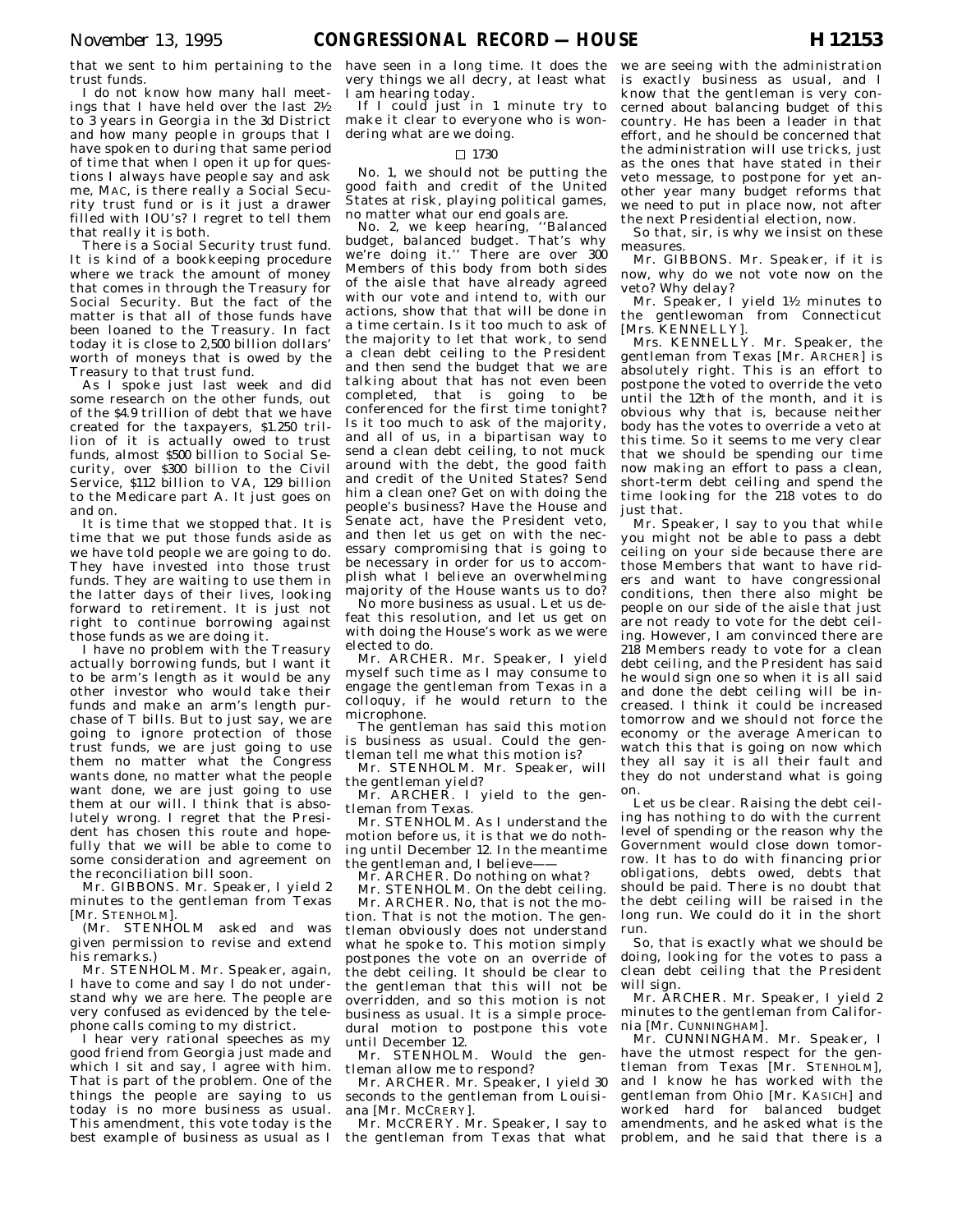time certain that we had 300 Members vote on a balanced budget. That is true. The Senate also passed a balanced budget. The American people want a balanced budget, but the President will not sign a balanced budget. The President said earlier that he was going to come up with a balanced budget in 5 years. Then he produced no budget, and then, after pressure, he produced a budget in 10 years to balance it, and it was a \$200-billion-a-year increase in the deficit.

The President does not want to balance the budget. Why? I say to my colleagues, ''You want a clean debt ceiling, you want a clean CR. This Member is ready to give you one. Have the President sign a balanced budget in 7 years, and you get a clean one. I mean that's not too much to ask. You said you want a balanced budget, the Senate does, the American people. The only person that doesn't want it is the President, and that's what we're asking for.''

The Republicans basically work with small business and big business. The Democrats basically work with people in the flow of Federal dollars, and that is about a pretty evil place here, Mr. Speaker, because what happens, it is about the ability to get reelected, the ability to spend money. The ability to spend money means the ability to increase taxes, which means the ability to get reelected because that flow of money goes downhill, and that has led up to \$5 trillion debt, and, if we take a look, every single appropriations bill, the gentleman that is speaking now and almost every speaker on that side wants to increase the amount of appropriations except for one area the liberals in one area will cut every single time, and that is in national security at a time where increase in Somalia, and Haiti, and Bosnia have put us in a \$2 billion below the Bottom-up Review. Yes, balance the budget, Mr. Speak-

er. Mr. GIBBONS. Mr. Speaker, I yield 11⁄2 minutes to the gentleman from

Georgia [Mr. LEWIS]. Mr. LEWIS of Georgia. Mr. Speaker, it is time to put your House in order, because, quite frankly, your House is a mess. You need to clean it up.

Republicans control the House. They control the Senate. Republicans make the rules. But what Republicans cannot seem to make—is policy. They cannot govern. They cannot lead.

We do not have a problem because Republicans cannot agree with Democrats. We do not have a problem because Congress cannot agree with the President. We have a problem because Republicans cannot agree among themselves. We have a problem because Republican leaders cannot lead.

So now we have this resolution—to do nothing. It is a do-nothing proposal. Mr. Speaker, this is not even leadership by default. It is a default of leadership.

The President has set his priorities. The message is clear. Send him a clean

bill, and he will sign it. But he will not be blackmailed. The President will not give in to your extreme proposals.

We Democrats have set our priorities. All Democrats agree—do not cut education. Do not attack Medicare. Do not destroy the environment. Do not cut taxes for the rich—and raise taxes on millions of working families.

Because the Republicans cannot lead, this President will. Thank you, Mr. President, for leading. Thank you for saying no to the Republicans' meanspirited, extreme proposal. Thank you for standing up for our working families, our parents, our children, and our grandchildren. Thank you for doing what the Republicans will not do. Thank you for leading. Thank you for doing what is right, what is fair, and what is just.

Mr. ARCHER. Mr. Speaker, I yield 30 seconds to the gentleman from Illinois [Mr. CRANE], a member of the Committee on Ways and Means, the chairman of the Subcommittee on Trade.

Mr. CRANE. Mr. Speaker, I thank my distinguished chairman for yielding this time to me.

Mr. Speaker, I think it is important for everybody to understand something, and it goes back to Government 101. It is basics. This body originates policy. Congress exclusively has the responsibility to make policy. The function at the other end of Pennsylvania Avenue is to administer our policies, and the fact is further, if we go back to the election in 1992, this gentleman got elected at the other end of Pennsylvania Avenue with only 29 percent of the electorate. A majority of the American people in the most recent election said this is what we want, and we will provide it.

Mr. GIBBONS. Mr. Speaker, I yield the balance of our time to the gentlewoman from Connecticut [Ms. DELAURO].

The SPEAKER pro tempore (Mr. RIGGS). The gentlewoman from Connecticut [Ms. DELAURO] is recognized for 1 minute.

Ms. DELAURO. Mr. Speaker, I stand in opposition to this motion, and I ask the Republican leadership in this House to stop playing games with our country's financial future and send the President a clean bill that he can sign.

Since April, Speaker GINGRICH has been threatening to throw our Government into default if he did not get his way on the budget, despite the fact that the overwhelming majority of the American public is opposed to the Republican budget that cuts Medicare, cuts education, and cuts the environment. Take a look at what Speaker GINGRICH was saying in April: The President, and I quote:

will veto a number of things and we'll then put them all on the debt ceiling, and then he'll decide how big a crisis he wants.

Then in September Speaker GINGRICH was at it again, continuing his threats, and he said:

I don't care what the price is. I don't care if we have no executive offices and no bonds for 30 days, not at this time.

''I don't care what the price is.'' That says it all; does not it? It is the casual irresponsibility of this Speaker of the House of Representatives that tonight puts our country on the brink of default for the first time in this Nation's history.

Send the President a clean debt limit bill.

Mr. ARCHER. Mr. Speaker, I yield the balance of our time to the gentleman from Michigan [Mr. SMITH].

The SPEAKER pro tempore. The gentleman from Michigan [Mr. SMITH] is recognized for 11⁄2 minutes.

Mr. SMITH of Michigan. Mr. Speaker, let us be clear what the President is doing. The President is planning on simply making a ledger entry that some portion of the \$1.4 trillion in Treasury IOU's held in the Federal trust funds is now simply a fictitious cash interest entry instead of a fictitious borrowing entry. This allows Treasury to increase borrowing from the public by the same amount as the disinvestment or underinvestment. Wednesday, Treasury will be about \$20 billion over the debt limit if it goes through with its announced auctions. This overage is going to increase to about \$50 billion in early December. Clearly the President will underinvest the G fund and disinvest part of the civil service retirement fund in order to obtain additional borrowing authority.

Here is the point. In taking such action, the President is increasing the public debt of this country without the authority of Congress. The President has discovered a way to make his own legislation, to snub his nose at Congress and drive this country deeper into debt. Now there is approximately \$20 billion in the so-called  $G$  fund, approximately \$350 billion in the civil service retirement fund, \$440 billion in the Social Security trust fund. Using these three funds alone, the President could increase our marketable debt a trillion dollars or more. This makes a mockery of the people's ability to limit the amount of debt that this Government should issue. We should be looking at a new debt ceiling. Try to urge the President to come to the table and get on with the business of Government.

Ms. PELOSI. Mr. Speaker, I rise to commend the President for vetoing the debt limit extension legislation and the continuing resolution. Clearly, the Congress should pass a fair and clean continuing resolution and debt limit extension free of extreme conditions.

The continuing resolution is necessary because the majority has spent much of this year working on their contract rather than passing the Nation's annual spending bills. Most of these bills are hopelessly tied up by legislative riders representing extreme views. Where is the moderation? Thankfully, the President is not willing to be blackmailed into accepting the misguided Republican budget priorities.

In particular, why should continuing funding for the Government be tied up over an attempt to impose an \$11 a month premium increase on every single Medicare beneficiary?